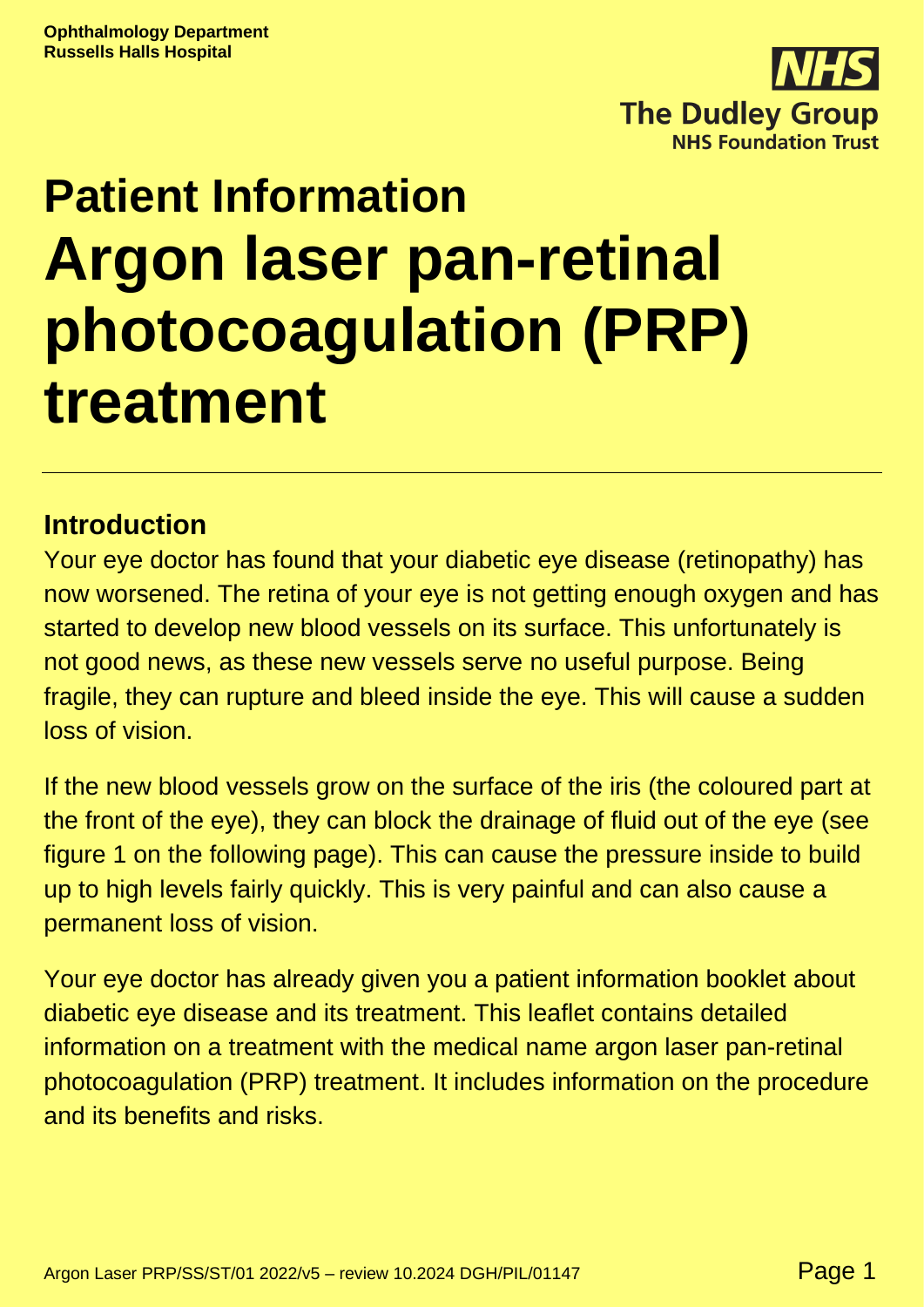

Figure 1 shows the side image of an eye (image courtesy of NHS Choices).

## **What is argon laser PRP treatment?**

It is a type of laser treatment that helps to get rid of the unneeded blood vessels. The laser is a focused beam of light energy of a specific wavelength. It is applied as spots on the back of your eye. This should make the blood vessels shrink and disappear. The treatment is usually performed over one to three sittings.

### **What conditions are most frequently treated with PRP?**

- Proliferative diabetic retinopathy
- Central retinal vein occlusion
- Sickle cell disease

#### **What are the benefits of the treatment?**

The treatment should help to get rid of the new blood vessels. This should reduce the risk of bleeding in your eye in future. This will help lower the risk of you losing your eyesight. However, please note that the treatment is not carried out to improve your eyesight.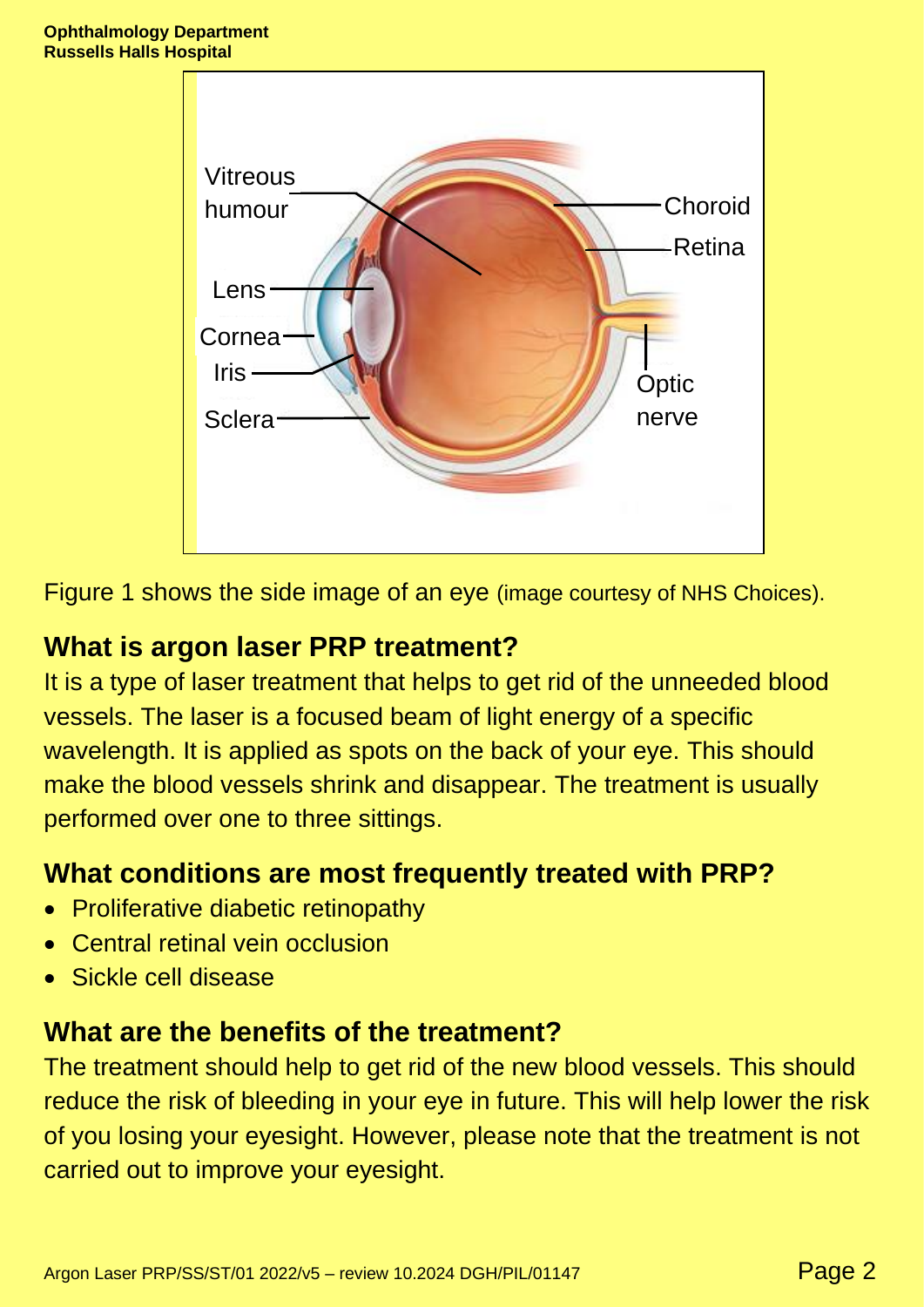#### **What are the risks?**

- Laser treatment may cause your central vision to become worse. This is usually temporary and rarely permanent.
- This treatment reduces your peripheral vision (your side vision). This can affect your fitness to drive. You will have to inform the Driver and Vehicle Licensing Agency (DVLA), especially if you have had this treatment more than once in both eyes.
- It can make your night vision worse, and your sight may take longer to adapt in darkness. This may affect your ability to drive at night. You will need to decide if you are safely able to drive at night after having this treatment.

#### **What are the alternative treatment options?**

Alternative treatments include injections into the eye of steroids, steroid implants or a medication called anti-vascular endothelial growth factor (anti-VEGF). These treatments carry higher risks. Some of these are licensed for use, while others are not yet licensed. These may become available on the NHS in the future. Please discuss this in more detail with your eye doctor.

#### **What happens if I do not have this treatment?**

The new blood vessels will continue to grow and cause severe and persistent bleeding, scarring and retinal detachment, together with irreversible (permanent) loss of vision.

### **What happens before the procedure?**

There is no special preparation before the procedure. However, please note that you will not be able to drive after the procedure or for the rest of the day. For this reason, you will need to arrange for someone to drive you home.

You should not wear contact lenses to the appointment.

# **What happens during the treatment?**

A nurse will put drops in your eyes to make the pupils of your eyes big.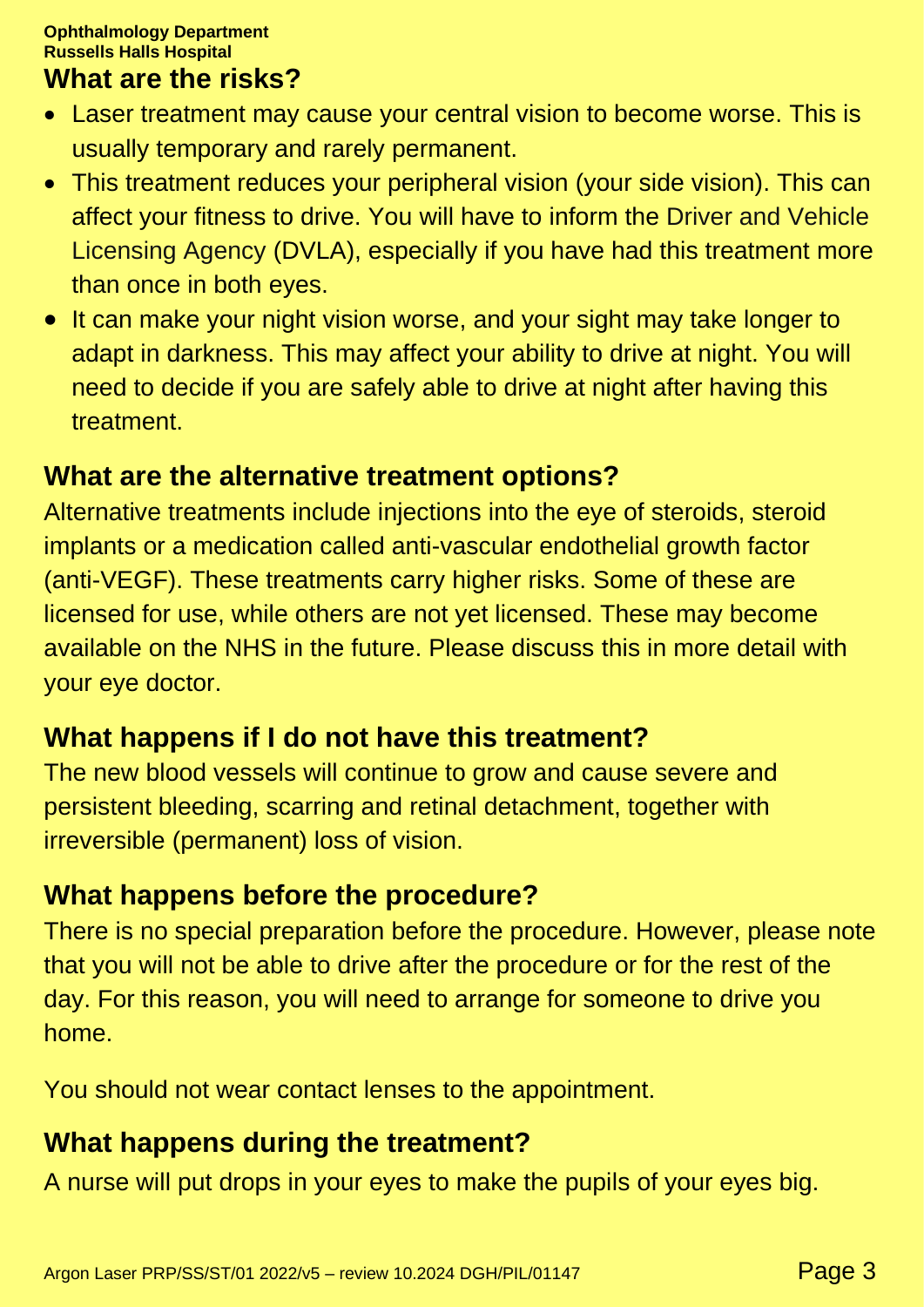#### **Ophthalmology Department Russells Halls Hospital**

After these drops have taken effect, the eye doctor will put numbing anaesthetic drops into your eye. When your eye is numb, the eye doctor will put a contact lens into your eye.

You will not have to worry about keeping your eyes open during the treatment, but it would help if you could look in the direction that your doctor asks you to. You will see bright flashes of light in quick succession as the laser spots are applied. Up to a thousand of these spots may be applied in one sitting. The procedure will be completed in about 20 minutes.

This type of laser treatment is not a completely painless procedure. You will feel an occasional sting from the laser when it is applied, but it should not be very painful. If you have a second treatment, this is sometimes slightly more painful.

It is important that you remain still during the procedure. Movement can be dangerous as it may direct the laser to the wrong part of the eye.

If you wish to draw attention, please knock the table or say "stop" and the doctor will stop immediately.

You will not need any stitches and you will not need to stay in hospital after the treatment.

#### **What happens after the treatment?**

The bright flashes of light from the laser, and the fact that your pupils have been made larger will leave you dazzled for a few hours.

We recommend that you go straight home and have a good rest. If you get a headache afterwards, take a painkiller such as paracetamol, if you can take them, or other painkillers that you are used to taking (always read the label; do not exceed the recommended dose). Most patients can continue with their usual daily activities the following day.

If you feel your vision is reduced, or you have floaters or flashing lights, please ring the Urgent Referral Clinic at Russells Hall Hospital Eye Clinic on **01384 456111 ext. 3633 (9am to 4.30pm, Monday to Friday)**.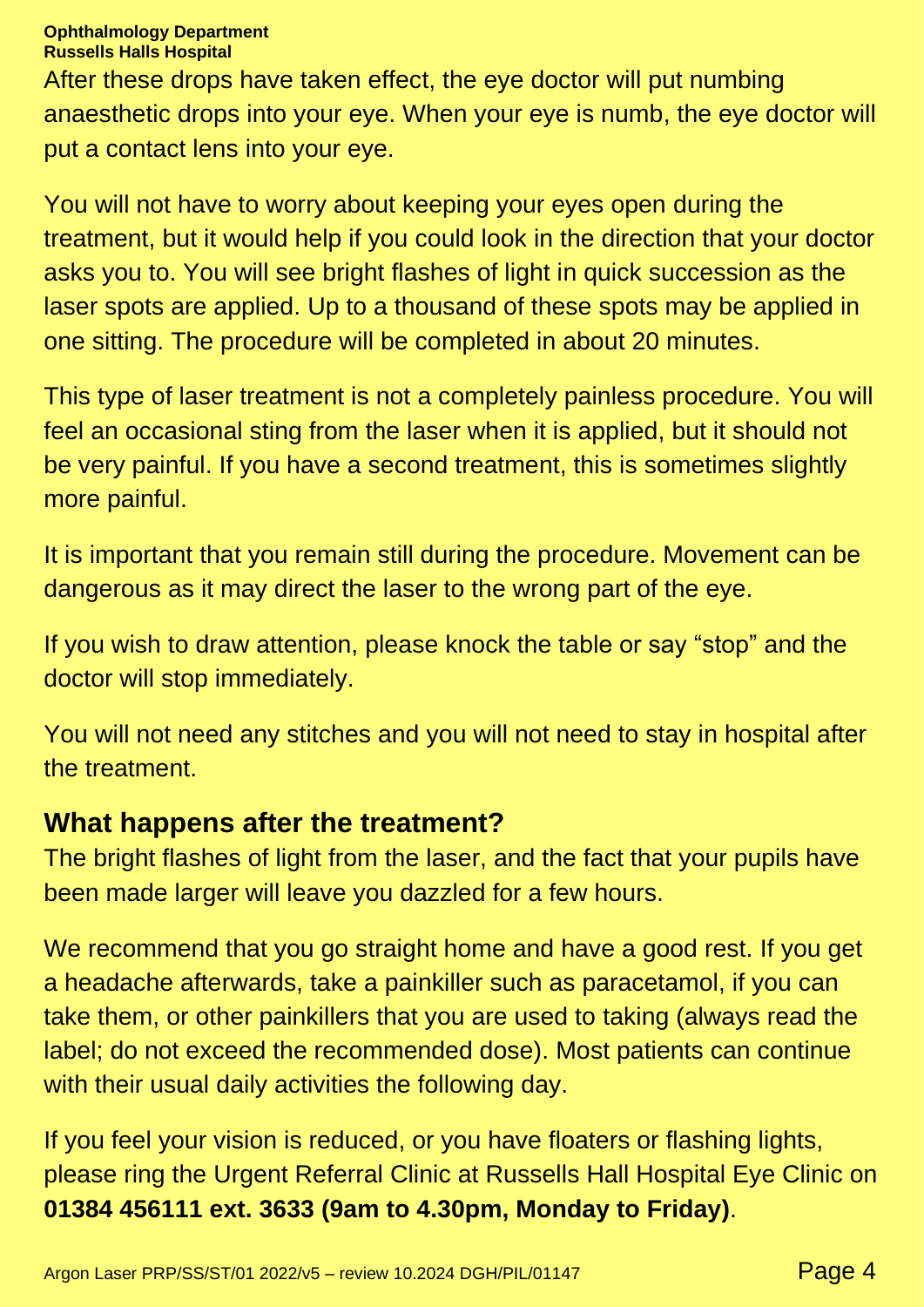# **Can I find out more?**

You can find out more from the following web-link.

## **RNIB**

[http://www.rnib.org.uk/eye-health-eye-conditions-z-eye](http://www.rnib.org.uk/eye-health-eye-conditions-z-eye-conditions/understanding-eye-conditions-related-diabetes)[conditions/understanding-eye-conditions-related-diabetes](http://www.rnib.org.uk/eye-health-eye-conditions-z-eye-conditions/understanding-eye-conditions-related-diabetes)

# **What if I have any problems or questions after reading this leaflet?**

If there is anything you do not understand, or you are concerned or worried about any part of the treatment, contact:

The **Urgent Referral Clinic** team at Russells Hall Hospital Eye Clinic on **01384 456111 ext. 3633**.

# **Eye emergency, out of hours**

In case of an eye emergency after the closing hours of the Eye Clinic at Russells Hall Hospital (including weekends and bank holidays), please contact:

# **Birmingham and Midland Eye Centre on 0121 507 4440**

The doctor on call is usually based at the Eye Centre, City Hospital, Dudley Road, Birmingham. They may need to call you back, and if necessary, they will arrange for you to visit them.

**Note:** The information in this booklet is provided for information only. The information fount is **not** a substitute for professional medical advice or care by a qualified doctor or other health care professional. **Always** check with your doctor if you have any concerns about your condition or treatment. This is only indicative and general information for the procedure. Individual experiences may vary and all the points may not apply to all patients at all times. Please discuss your individual circumstances with you eye doctor.

Author: Mr S Shafquat, consultant ophthalmologist